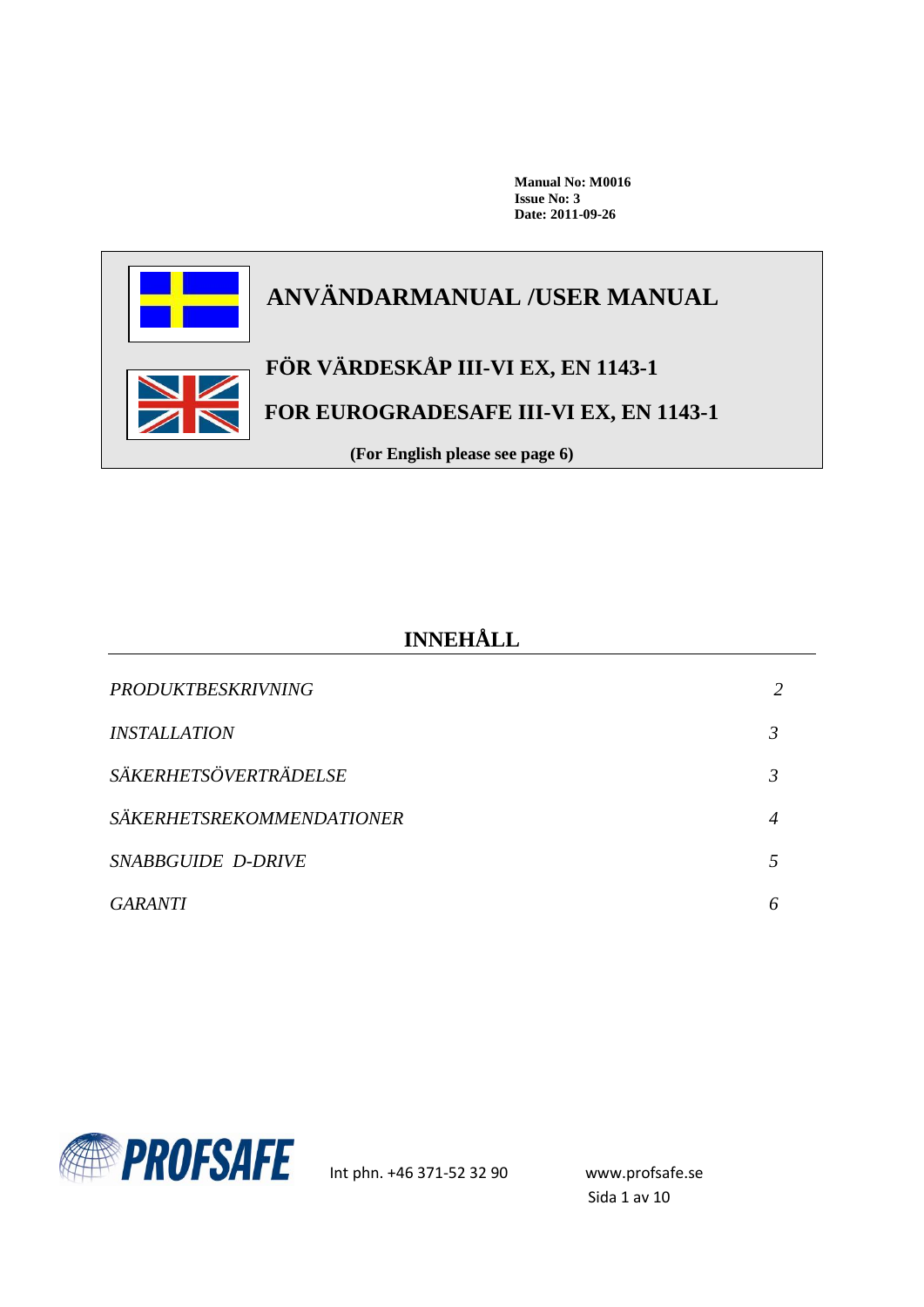

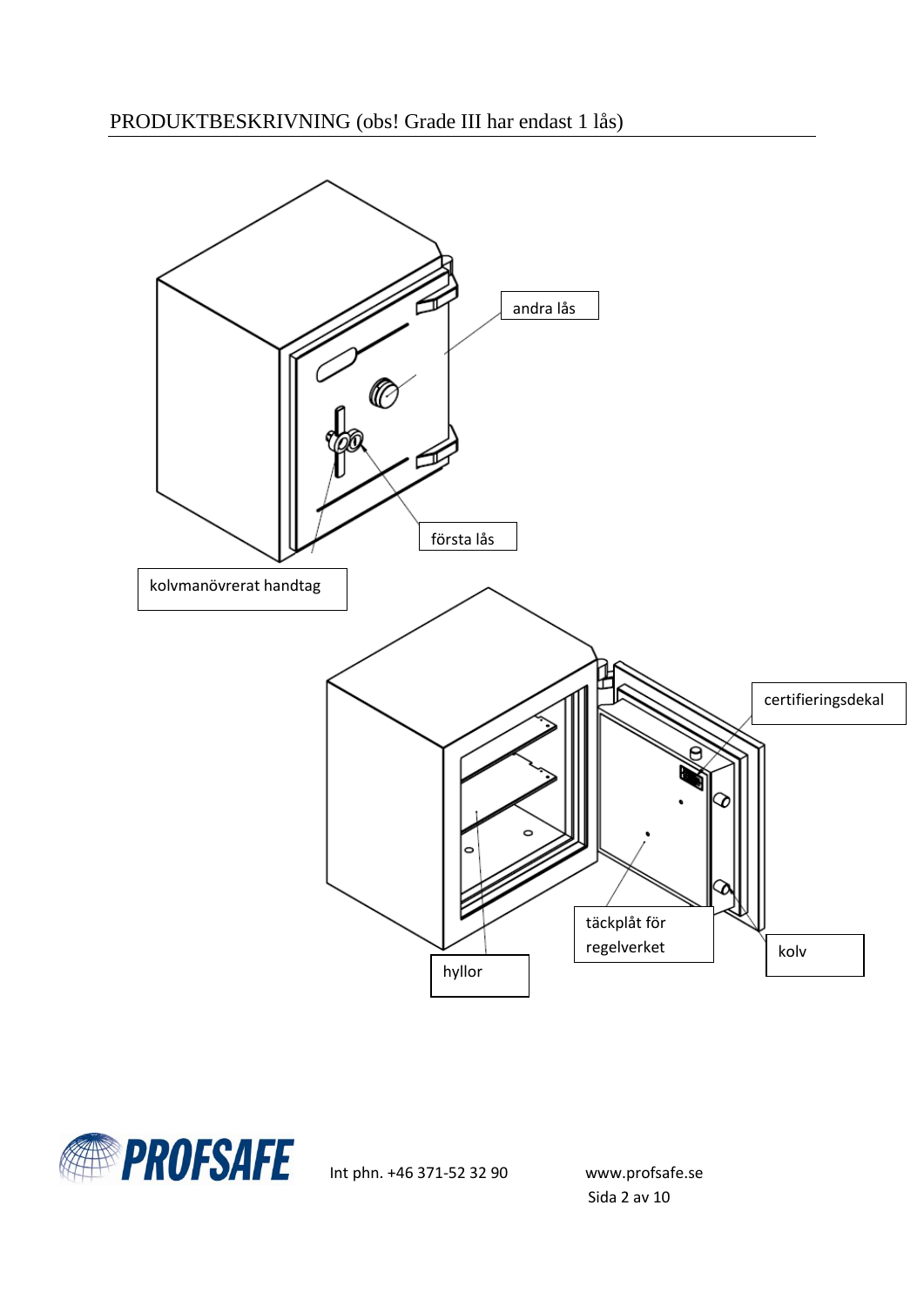### INSTALLATION

### **VIKTIGT**

EN1143-1 specificerar att värdeskåp som väger under 1000 kg MÅSTE bultas.

### **FASTBULTNING**

Alla värdeskåp är förberedda för golvbultning (5 möjliga bultningshål) eller väggfästning (1 bultningshål i ryggen).

### **ATT TÄNKA PÅ FÖRE FASTBULTNING**

Vi vill göra er uppmärksam på att endast ett massivt betongstöd med hög kompressionshållfasthet (>250 bar/25MPa) och minst 150 mm tjocklek är korrekt för bultning. Dessutom, om skåpet står mot en vägg, måste avståndet mellan väggen och skåpet vara minimalt.

#### **BULTNINGSMETOD**

- Borra ett 24 mm hål i golv/vägg, min. 105 mm djupt.
- Placera skåpet så att fästhålet passar mot hålet i golv/vägg.
- $\rightarrow$  Infoga bult och bricka och skruva med en momentnyckel tills ni når ett motstånd mellan 120Nm och 200Nm.

# SÄKERHETSÖVERTRÄDELSE

Ert skåp har genomgått omfattande tester i oberoende testlaboratorier för att motsvara EN1143-1 inbrottsstandard samt NT017 brandstandard; och har erhållit motsvarande certifikat av internationella certifieringsorgan (ECB-S, SBSC, SP).

Certifieringsdekalen, som sitter på dörrens insida, är Er garanti att skåpet med framgång har klarat dessa tester.



Sida 3 av 10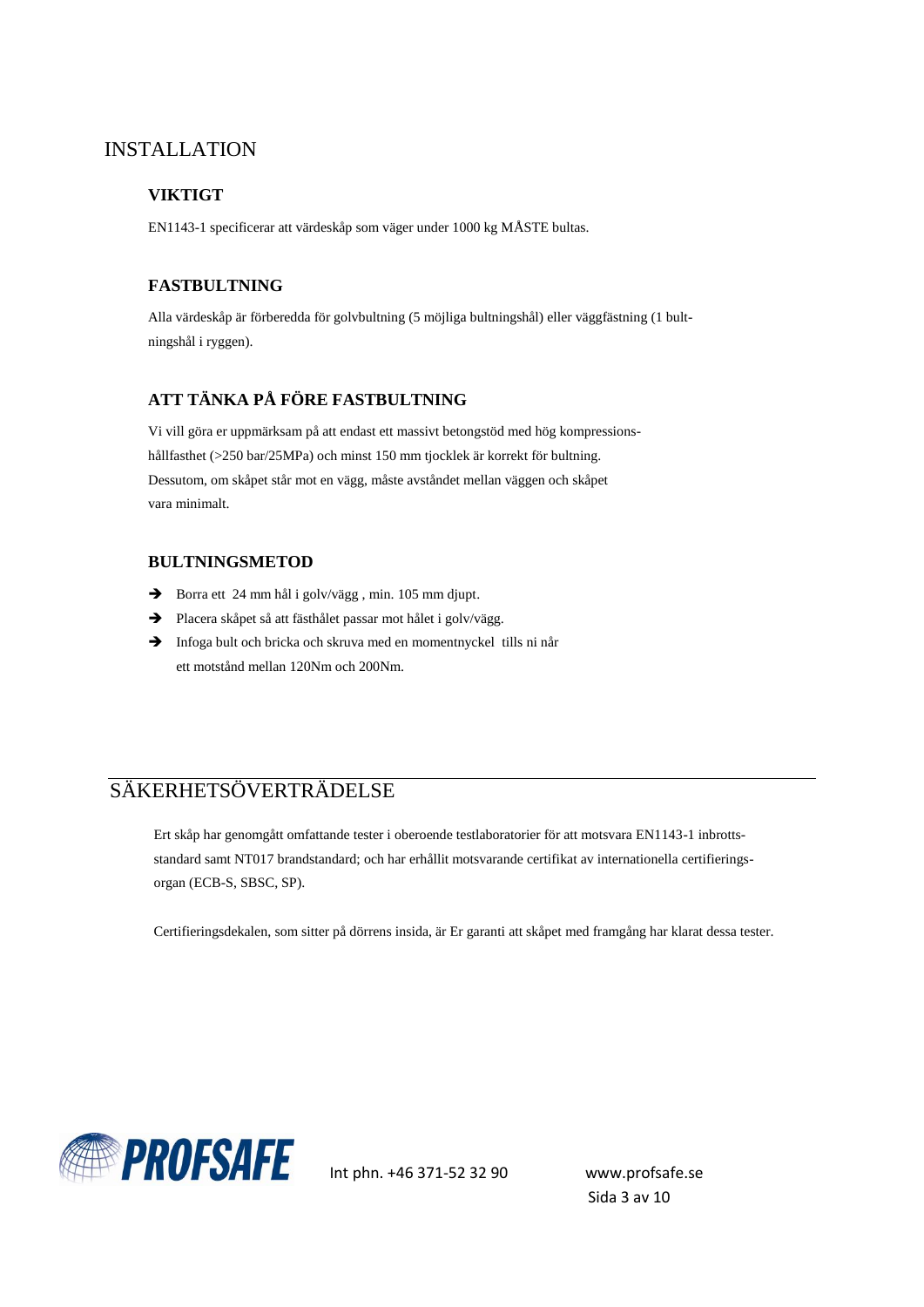Ni måste emellertid uppmärksamma; **ALL MODIFIERING EFTER TILLVERKNING SÅSOM:**

- Ersätta existerande lås med ett lås som inte har samma referenser eller
- Ersätta existerande lås med annat lås som inte är certifierat för vårt sortimentet,
- All modifiering av konstruktionen (borttag av brandisolering, borra extra hål genom kroppen eller dörren för tryckluftsinmatning, ventilation, bultning…)
- Modifiering av alla slag av regelverket.

### **SAMT ALLA ÖVRIGA INCIDENTER SOM BRYTER SÄKERHETEN HOS PRODUKTEN SÅ SOM:**

• brand,

inbrottsförsök, våld

# **RESULTERAR I OMEDELBAR OGILTIGHET AV SKÅPETS CERTIFIERING OCH SOM KONSEKVENS ÄR NI EV. INTE FÖRSÄKRADE.**

**Om du misstänker att ditt skåp har utsatts för någon form av skada, uppmanar vi att omedelbart kontakta er återförsäljare för konsultering.**

# SÄKERHETSREKOMMENDATIONER

- Om du har beställt ett skåp med mekaniskt eller elektroniskt kombinationslås är det nödvändigt att ändra koden. Vi rekommenderar att ändra koden minst 1 gång per år.
- För information om mekaniskt eller elektroniskt kombinationslås hänvisar vi till den specifika låsmanualen som levereras med skåpet.
- Om ditt skåp är utrustat med nyckellås och du förlorar en nyckel, bör du byta ut låset.

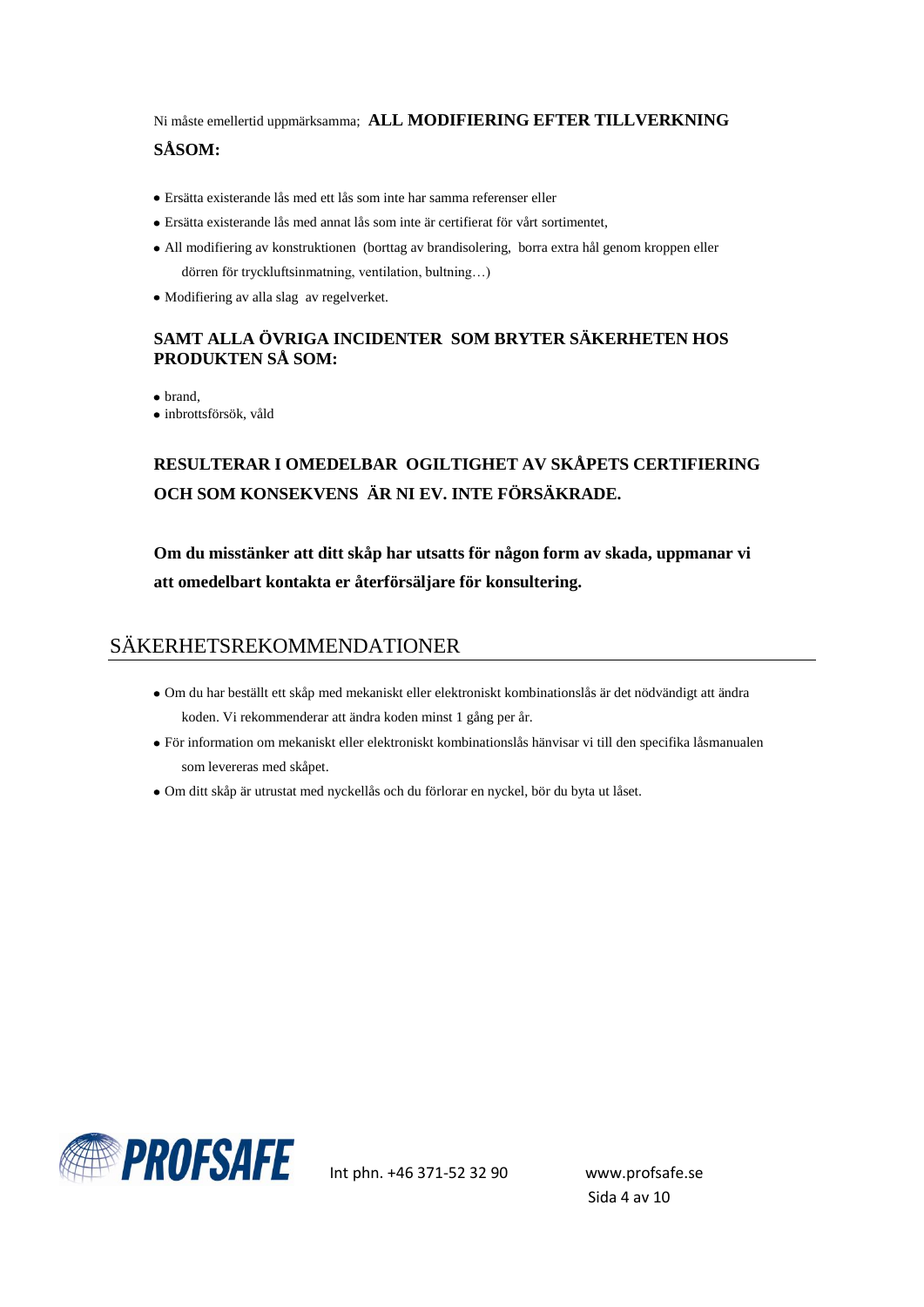*OBS! Vid frekventa öppningar dagligen bör koden på kodlåset bytas minst en gång per år för att minska slitage på knappsatsen.*

# Nedan visar symbolen ♪ det antal signaler du hör

Ändra kod

22\*(befintlig kod)# JJJJJ  $(Nykod)$ #  $JJJ$ <br>(Ny kod)#  $JJJ$ 

Lägga till användarkoder OBS! Huvud- eller gruppkod krävs för denna programmering 74\*(Huvud- eller gruppkod)# JJJJJ (PIN-position 2-9)#  $J J$ (Ny användarkod)# $\sqrt{2}$ (Ny användarkod)# JJJ

#### Radera koder

OBS! Huvud- eller gruppkod krävs för denna programmering 74 Huvud- eller gruppkod) # JJJJJ لدلولة # (PIN-position som skall raderas)) ננג#<br>נגג

#### Byte av batteri

Dra den fjäderbelastade knappen (kl. 12 på knappsatsen) mot dig och vrid försiktigt knappsatsens ring motsols tills det tar stopp. Dra ringen försiktigt mot dig och batteriutrymmet blir synligt.

Skifta batteri. Duracell 9V alkaliska rekommenderas. Säkerställ att inga kablar ligger i kläm, tryck sedan tillbaka ringen mot monteringsplattan och vrid ringen medsols till sitt ursprungsläge. Knappen skall nu snäppa tillbaka. Kontrollera låsets funktion minst 3 gånger innan skåpdörren stängs.

#### Övrig programmering

Se "Programmeringsguide Sargent & Greenleaf Titan Pivot Bolt/Titan Direct Drive & 6124/6125"

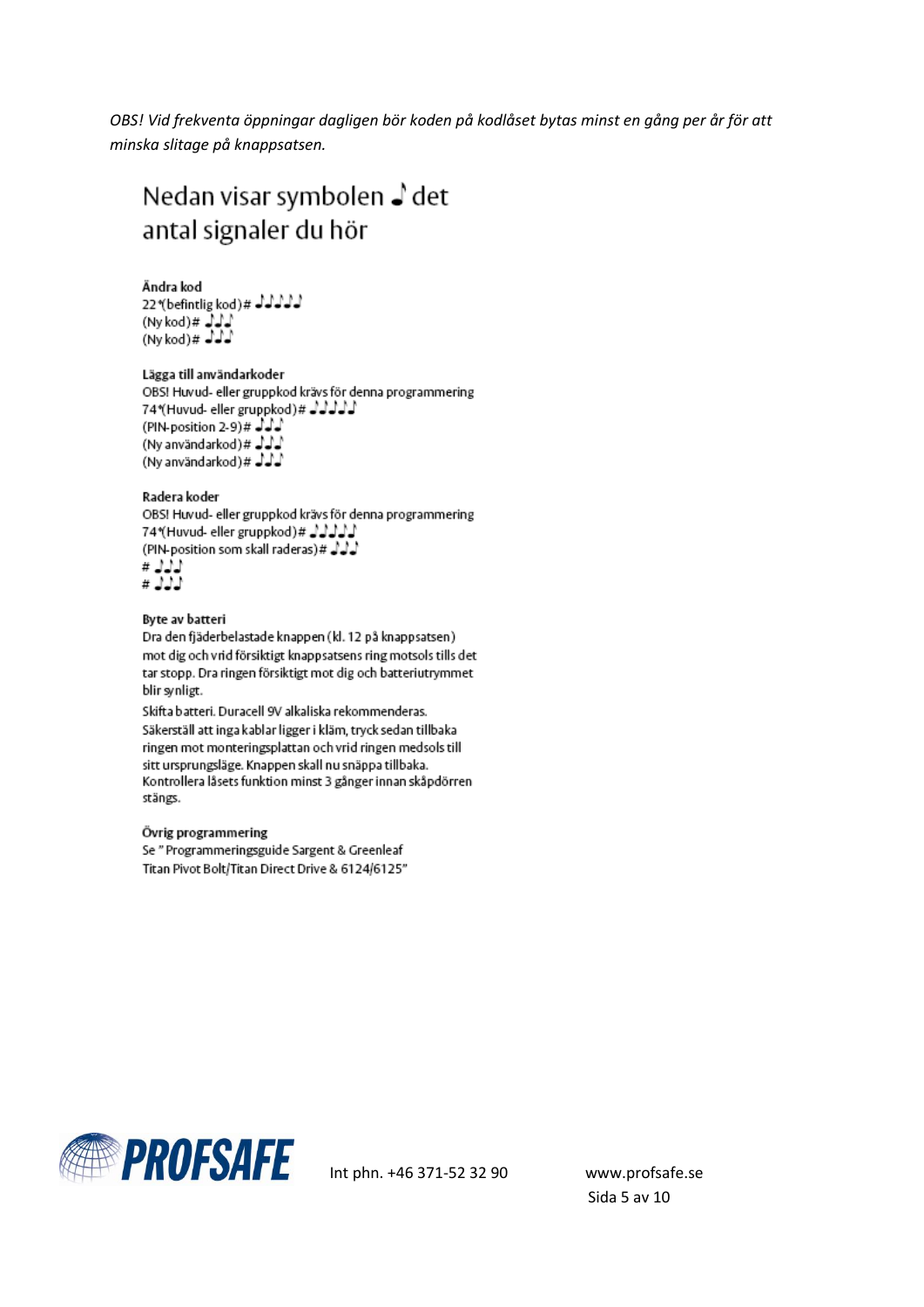# GARANTI

Värdeskåpet har 12 månaders garanti mot fabrikationsfel förutsatt att denna manual följs i sin helhet.Garanti på lås är 12 månader, men omfattar endast utbyte av felaktiga komponenter.

Eventuell arbetskostnad att skapa åtkomst till låset omfattas inte av garantin. Ev. reklamationer måste ovillkorligen omgående skriftligen anmäla eventuella transportskador till chauffören vid mottagandet. Om så inte sker kan inte sådana skador senare regleras.

För ett skåp som utsatts för inbrott eller inbrottsförsök faller EN 1143-1 certifieringen, och certifieringsskylten skall avlägsnas.

### **CONTENTS**

| <b>PRODUCT DESCRIPTION</b>                 |         |
|--------------------------------------------|---------|
| <i><b>INSTALLATION</b></i>                 | 8       |
| <b>SECURITY BREACH</b>                     | $8 - 9$ |
| <b>SAFETY RECOMMENDATIONS</b>              | 9       |
| QUICK REFERENCE GUIDE D-DRIVE DIGITAL LOCK | 10      |
| <b>WARRANTY</b>                            | 10      |
|                                            |         |

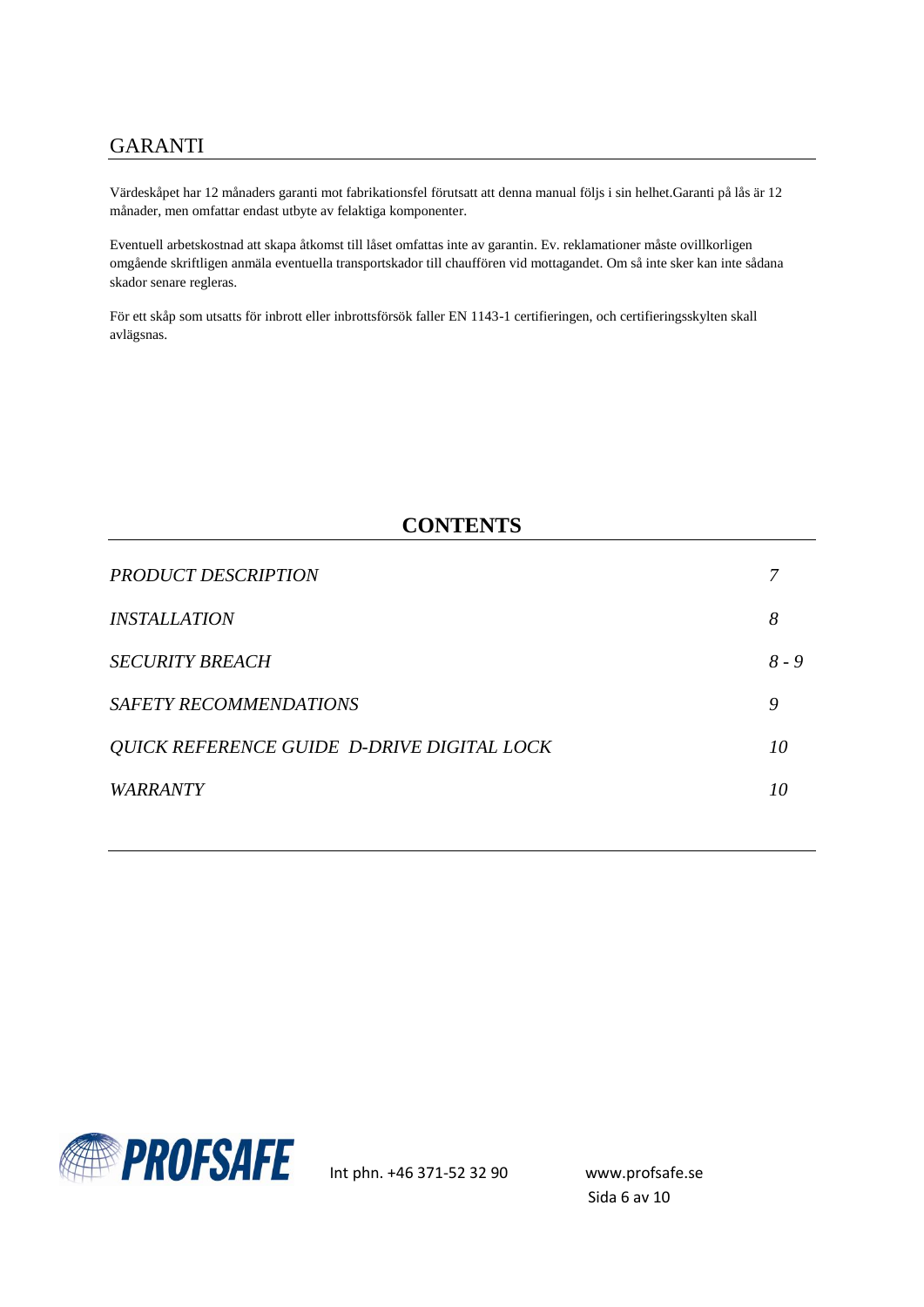PRODUCT DESCRIPTION (please





Int phn. +46 371-52 32 90 www.profsafe.se

Sida 7 av 10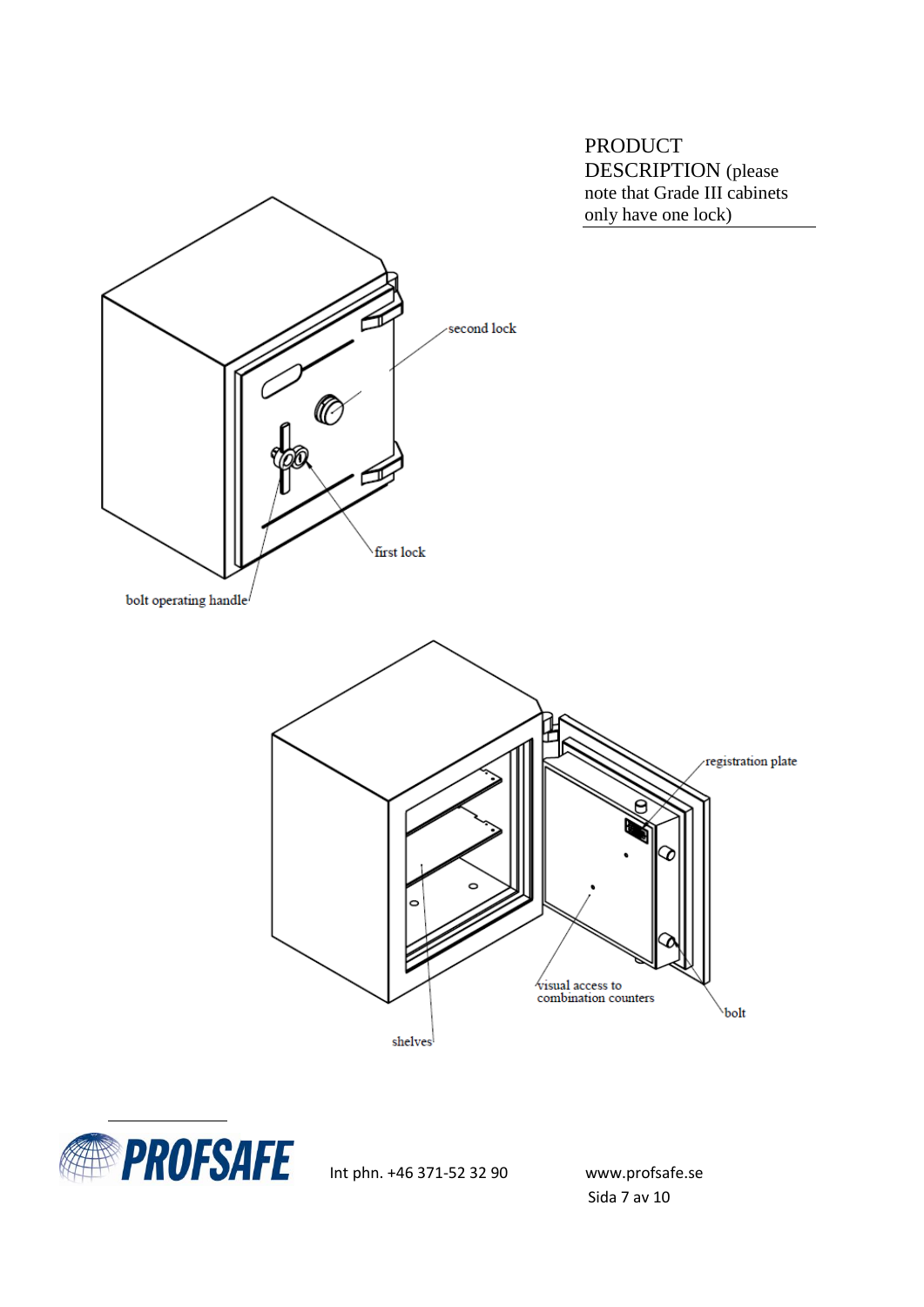### INSTALLATION

#### **IMPORTANT**

The EN1143-1 specifies that safes which weight is under 1000kgs MUST be fixed .

#### **SAFE FIXING**

All safes are prepared to be based fixed (5 possible fixing holes) or wall fixed (1 back fixing hole). 110, 170 and 210 models are delivered with one anchoring kit included (M16 bolt and washer).

#### **RECOMMENDATIONS PRIOR TO FIXING**

We would draw your attention to the fact that only a solid concrete support with high compression strength (> 250 bar/25MPa) and at least 150 mm thick allows correct fixing.

Moreover, if the safe is backed against a wall, the clearance between the wall and the safe must be kept to a minimum.

If the safe is raised on a plinth, it can either be wall fixed (if the walls allows for it) or screwed on the floor using the extension kit (available as an option) .

#### **FIXING METHOD**

- $\rightarrow$  Drill the floor/wall with a 24 mm diameter hole, with a minimum of 105mm depth
- $\rightarrow$  Position your safe so that the fixing hole mach the floor/wall hole
- $\rightarrow$  (If necessary insert the extension kit)
- Insert the washer and the bolt and screw up with a dynamometer screw driver until you reach a torque comprised between 120N.m and 200N.m

### SECURITY BREACH

Your safe has undergone stringent tests in independent testing laboratories to comply with the EN1143-1 burglary standard and the NT017 fire standard ; and it has been granted corresponding certificates by international certification bodies (ECB-S, SBSC, SP)

ECB-S, SBSC and SP safety labels affixed in the door back plate is your guaranty that the safe have successfully passed these testing.



Sida 8 av 10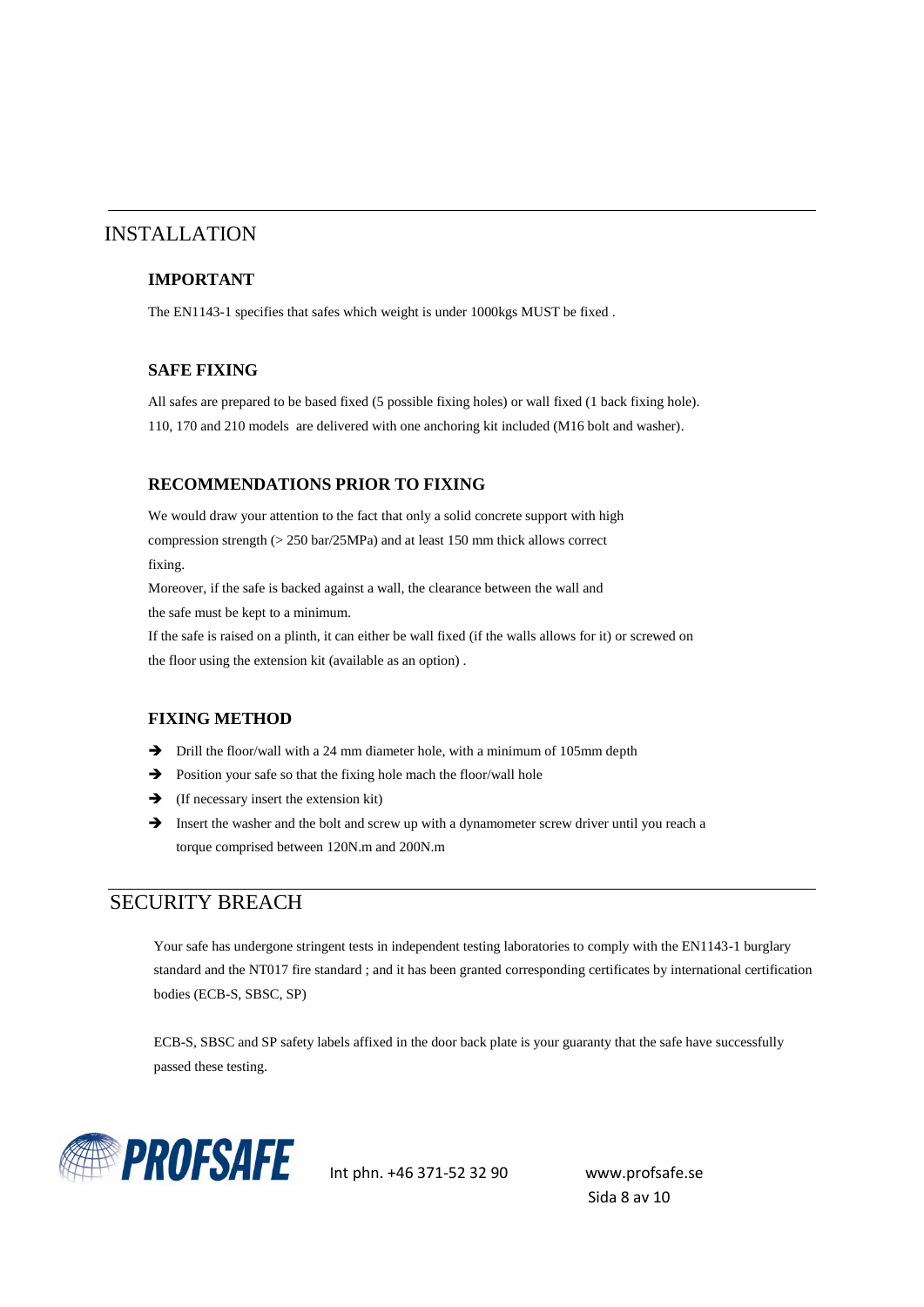However, you must be aware that: **ANY MODIFICATION SUBSEQUENT TO MANUFACTURE, SUCH AS :**

- Replacing an existing lock by a lock which does not carry the same reference or
- Replacing an existing lock by another lock not certified for the CASSIO range,
- Any modification to the construction (fire seal removal, drilling extra holes through the body or the door for compressed air feeding, ventilation, fixing…)
- Any modifications to the rod assembly whatever the nature or extent,

### **OR ANY OTHER INCIDENT BREACHING THE SECURITY OF YOUR PRODUCT SUCH AS:**

• fire,

• attempt to break in, forcing...

# **RESULTS IN THE IMMEDIATE INVALIDITY OF THE SAFE'S CERTIFICATION AS A CONSEQUENCE, YOU MAY NOT BE INSURED.**

**If you believe your safe has undergone any damage, we advise you to immediately contact your usual retailer for further advice.**

### SAFETY RECOMMENDATIONS

- If you have ordered a safe with a mechanical or electronic combination, it is necessary to change the combination code after commissioning of the safe. It is advised to renew this operation at least once a year.
- For detail on mechanical or electronic combination locks, refer to the specific lock user manual included with your safe.
- If your safe is equipped with a key lock and you lose a key, you are strongly advised to replace the lock.